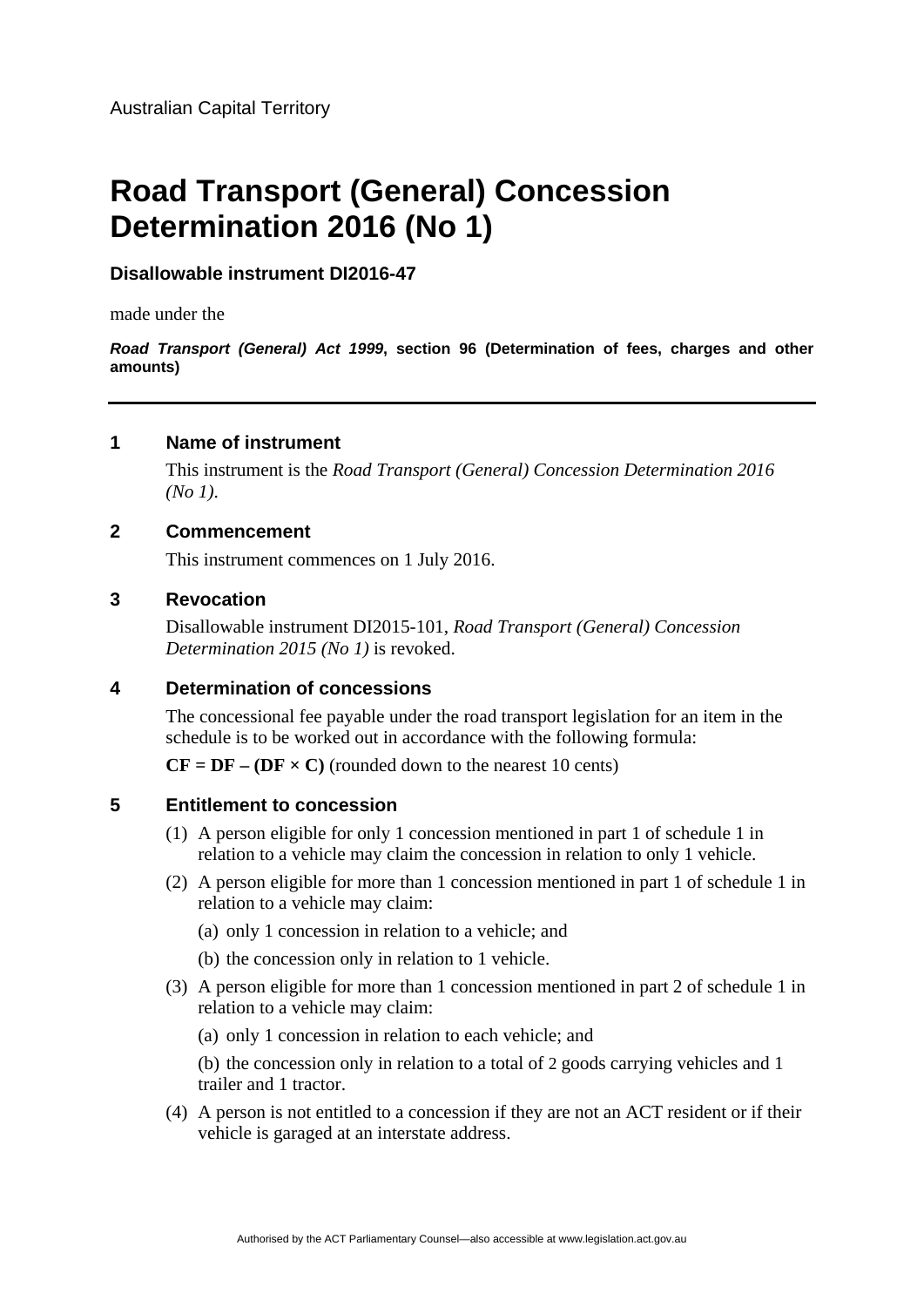# **6 Definitions**

In this instrument:

*C* means the level of concession mentioned in schedule 1, column 3 for the item.

*CF* means the concessional fee.

*DF* means the fee determined for a type of determined fee mentioned in schedule 1, column 4 for the item.

*road transport legislation* means the *Road Transport (Driver Licensing) Regulation 2000* and the *Road Transport (Vehicle Registration) Regulation 2000*.

Shane Rattenbury MLA Minister for Road Safety

11 May 2016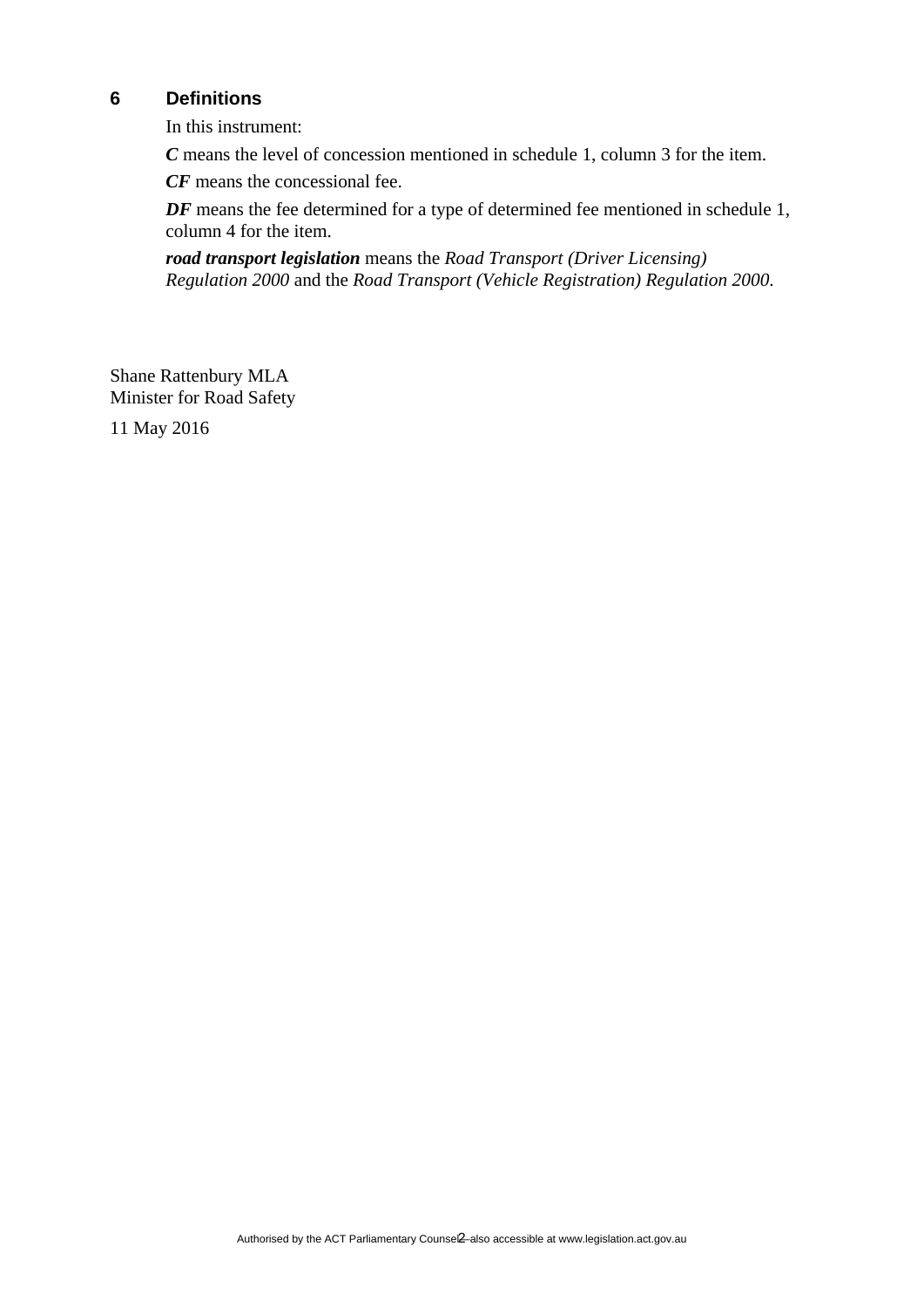| Part 1 Vehicle registration concessions |  |
|-----------------------------------------|--|
|-----------------------------------------|--|

| column 1<br>item | column 2<br>people eligible for<br>concession                                                                                                                                                                                                                                                                                                                             | column 3<br>level of concession | column 4<br>type of determined<br>fee the concession<br>is granted on                                                                                                                                                                                                                                                                                                                                            | column 5<br>number of<br>concessions<br>granted                                                                                                       |
|------------------|---------------------------------------------------------------------------------------------------------------------------------------------------------------------------------------------------------------------------------------------------------------------------------------------------------------------------------------------------------------------------|---------------------------------|------------------------------------------------------------------------------------------------------------------------------------------------------------------------------------------------------------------------------------------------------------------------------------------------------------------------------------------------------------------------------------------------------------------|-------------------------------------------------------------------------------------------------------------------------------------------------------|
| 1                | Holder of a current:<br>Centrelink pensioner<br>$\bullet$<br>concession card; or<br>Department of Veterans'<br>$\bullet$<br>Affairs pensioner<br>concession card; or<br><b>Repatriation Health Card</b><br>$\bullet$<br>('gold card') issued by<br>the Department of<br>Veterans' Affairs;<br>where the card does not<br>indicate that the card holder is<br>a dependant. | 100%                            | Registration fee<br>payable for a<br>privately registered<br>vehicle such as a<br>passenger car,<br>forward control<br>passenger vehicle,<br>off-road passenger<br>vehicle, a bus or<br>goods carrying<br>vehicle with a GVM<br>of not more than 4.5t<br>or a goods carrying<br>trailer with a tare<br>mass of not more<br>than 250kg and a<br>GVM of not more<br>than 750kg, or a<br>caravan or a<br>motorbike. | For the registration<br>of 1 vehicle only<br>when registration is<br>issued or renewed in<br>the name of the<br>person entitled to the<br>concession. |
| $\overline{2}$   | Holder of a Seniors Card.                                                                                                                                                                                                                                                                                                                                                 | 10%                             | Registration fee<br>payable for a<br>privately registered<br>vehicle such as a<br>passenger car,<br>forward control<br>passenger vehicle,<br>off-road passenger<br>vehicle, a bus or<br>goods carrying<br>vehicle with a GVM<br>of not more than 4.5t<br>or a goods carrying<br>trailer with a tare<br>mass of not more<br>than 250kg and a<br>GVM of not more<br>than 750kg, or a<br>caravan or a<br>motorbike. | For the registration<br>of 1 vehicle only<br>when registration is<br>issued or renewed in<br>the name of the<br>person entitled to the<br>concession. |
| 3                | Holder of a Seniors Card who<br>is the registered operator of a<br>gas/electric powered vehicle.                                                                                                                                                                                                                                                                          | 28%                             | Registration fee<br>payable in relation to<br>a gas/electric<br>powered vehicle for<br>a privately registered<br>vehicle such as a<br>passenger car,<br>forward control<br>passenger vehicle,<br>off-road passenger<br>vehicle, a bus or<br>goods carrying                                                                                                                                                       | For the registration<br>of 1 vehicle only<br>when registration is<br>issued or renewed in<br>the name of the<br>person entitled to the<br>concession. |

Authorised by the ACT Parliamentary Counsel—also accessible at www.legislation.act.gov.au 3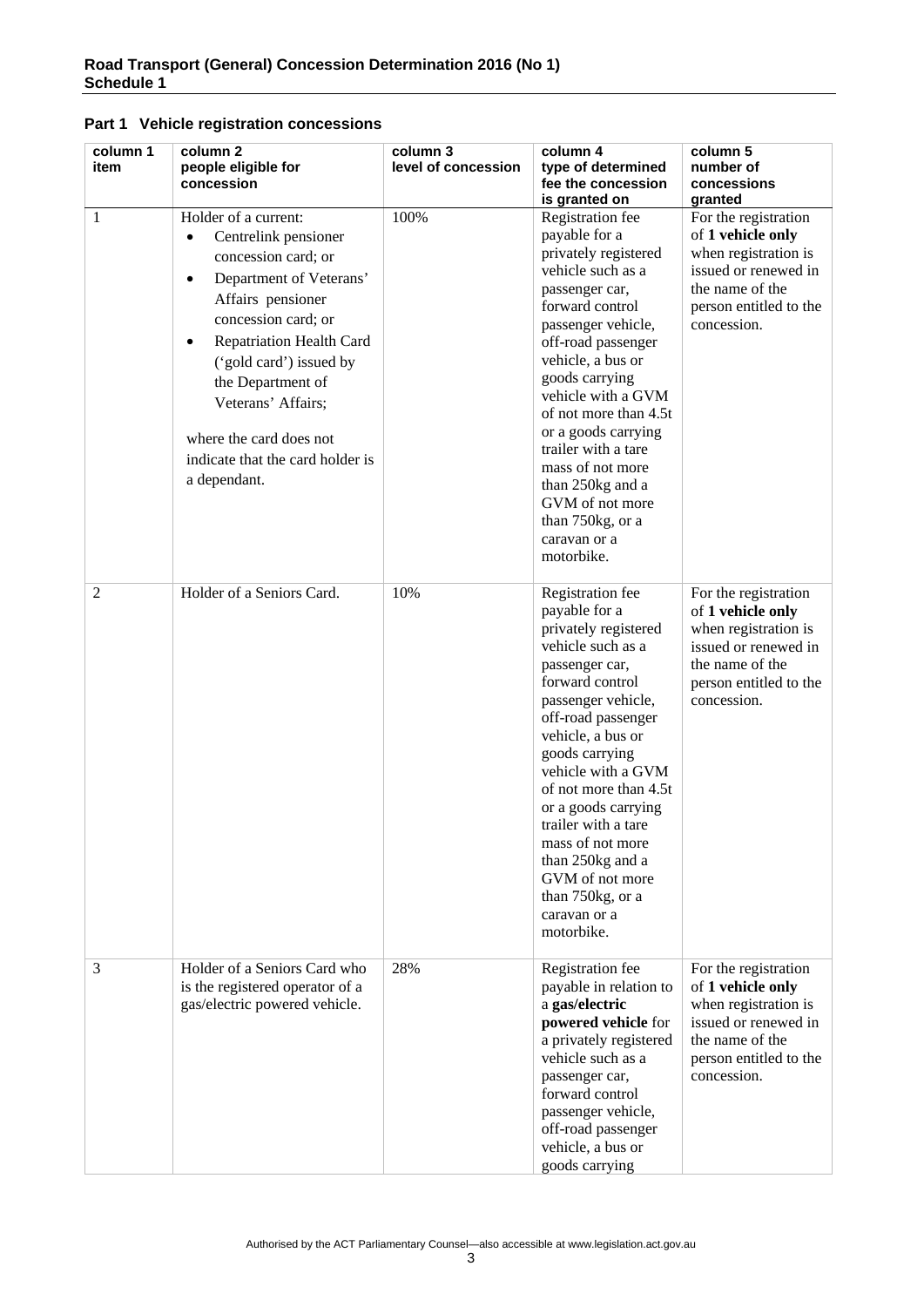| column 1<br>item | column 2<br>people eligible for<br>concession | column 3<br>level of concession | column 4<br>type of determined<br>fee the concession<br>is granted on | column 5<br>number of<br>concessions<br>granted |
|------------------|-----------------------------------------------|---------------------------------|-----------------------------------------------------------------------|-------------------------------------------------|
|                  |                                               |                                 | vehicle with a GVM<br>of not more than 4.5t<br>or a motorbike.        |                                                 |

#### **Part 2 Vehicle registration concessions—primary producers**

| column 1<br>item | column <sub>2</sub><br>people eligible for<br>concession                                                                                                                       | column 3<br>level of concession | column 4<br>type of determined<br>fee the concession<br>is granted on                                                                                                                                                                                           | column 5<br>number of<br>concessions<br>granted                                                                                                                                         |
|------------------|--------------------------------------------------------------------------------------------------------------------------------------------------------------------------------|---------------------------------|-----------------------------------------------------------------------------------------------------------------------------------------------------------------------------------------------------------------------------------------------------------------|-----------------------------------------------------------------------------------------------------------------------------------------------------------------------------------------|
| 1                | Primary Producers, working a<br>property in the ACT, certified<br>as primary producer by a<br>registered tax agent, qualified<br>accountant or their latest tax<br>assessment. | 45%                             | Registration fee<br>payable for goods<br>carrying vehicles,<br>trailers or tractors<br>with a GVM of not<br>more than 4.5t.<br>Goods carrying<br>vehicles must be<br>registered for<br>business use.                                                            | For the registration<br>of up to 2 goods<br>carrying vehicles<br>and 1 trailer and 1<br>tractor when<br>registration is issued<br>or renewed in the<br>name of the primary<br>producer. |
| $\overline{2}$   | Primary Producers, working a<br>property in the ACT, certified<br>as primary producer by a<br>registered tax agent, qualified<br>accountant or their latest tax<br>assessment. | 55%                             | Registration fee<br>payable in relation to<br>gas/electric<br>powered vehicles<br>that are goods<br>carrying vehicles,<br>trailers or tractors<br>with a GVM of not<br>more than 4.5t.<br>Goods carrying<br>vehicles must be<br>registered for<br>business use. | For the registration<br>of up to 2 goods<br>carrying vehicles<br>and 1 trailer and 1<br>tractor when<br>registration is issued<br>or renewed in the<br>name of the primary<br>producer. |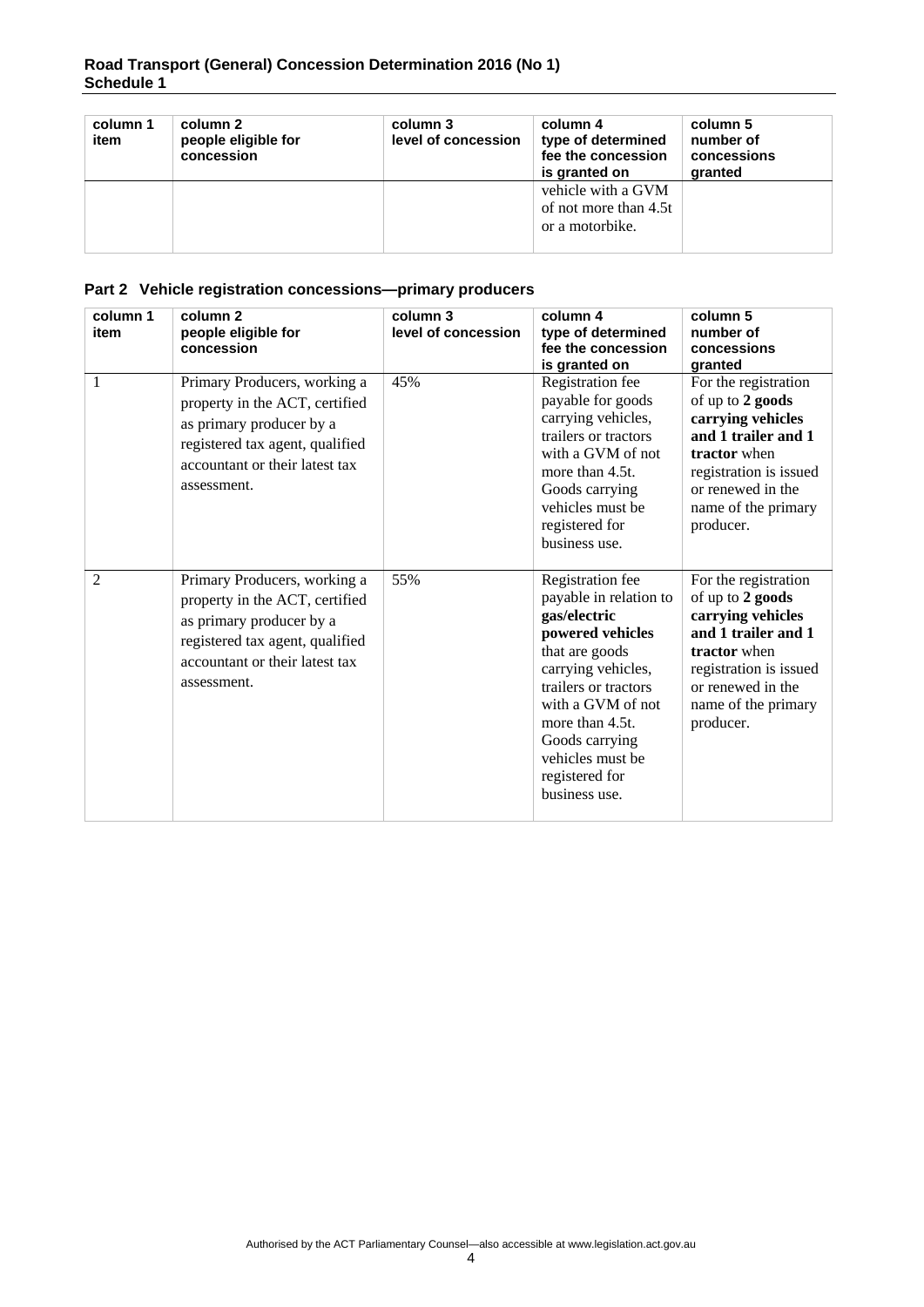| column 1<br>item | column 2<br>people eligible for<br>concession            | column 3<br>level of concession | column 4<br>type of determined<br>fee the concession<br>is granted on                                                               | column 5<br>number of<br>concessions<br>granted                                                        |
|------------------|----------------------------------------------------------|---------------------------------|-------------------------------------------------------------------------------------------------------------------------------------|--------------------------------------------------------------------------------------------------------|
|                  | Registered operator of<br>gas/electric powered vehicles. | 20%                             | Registration fee<br>payable for the<br>relevant motor<br>vehicle that is to be<br>registered as<br>gas/electric powered<br>vehicle. | For the issue or<br>renewal of<br>registration of every<br>vehicle that is<br>gas/electric<br>powered. |

#### **Part 3 Vehicle registration concessions—operators of gas/electric powered vehicles**

#### **Part 4 Driver licence concessions**

| column 1<br>item | column 2<br>people eligible for<br>concession                                                                                                                                                                                                                                                                                                                             | column 3<br>level of concession | column 4<br>type of determined<br>fee the concession<br>is granted on  | column 5<br>number of<br>concessions<br>granted                                                                                                   |
|------------------|---------------------------------------------------------------------------------------------------------------------------------------------------------------------------------------------------------------------------------------------------------------------------------------------------------------------------------------------------------------------------|---------------------------------|------------------------------------------------------------------------|---------------------------------------------------------------------------------------------------------------------------------------------------|
| 1                | Holder of a current:<br>Centrelink pensioner<br>$\bullet$<br>concession card; or<br>Department of Veterans'<br>$\bullet$<br>Affairs pensioner<br>concession card; or<br><b>Repatriation Health Card</b><br>$\bullet$<br>('gold card') issued by<br>the Department of<br>Veterans' Affairs.<br>where the card does not<br>indicate that the card holder is<br>a dependant. | 100%                            | Driver licence fee<br>payable for a<br>provisional or full<br>licence. | For the issue or<br>renewal of a<br>provisional or full<br>licence in the name<br>of the person entitled<br>to the concession.                    |
| $\overline{2}$   | Person who is:<br>unemployed for more<br>$\bullet$<br>than 6 months (confirmed<br>by Centrelink); and<br>holds a Health Care Card<br>$\bullet$<br>issued by Centrelink.                                                                                                                                                                                                   | 50%                             | Driver licence fee<br>payable for a<br>provisional or full<br>licence. | For the issue or<br>renewal of a 1 year<br>provisional or a 1<br>year full licence in<br>the name of the<br>person entitled to the<br>concession. |
| 3                | Person who is:<br>an ACT full licence<br>$\bullet$<br>holder who has attracted<br>no demerit points, no<br>traffic infringement<br>notices and no court<br>imposed traffic penalties<br>for at least the last 5<br>years on their ACT driver<br>licence will be eligible<br>when renewing a full<br>ACT driver licence; and                                               | 25%                             | Driver licence fee<br>payable for a full<br>licence.                   | For the issue or<br>renewal of a full<br>licence in the name<br>of the person entitled<br>to the concession.                                      |